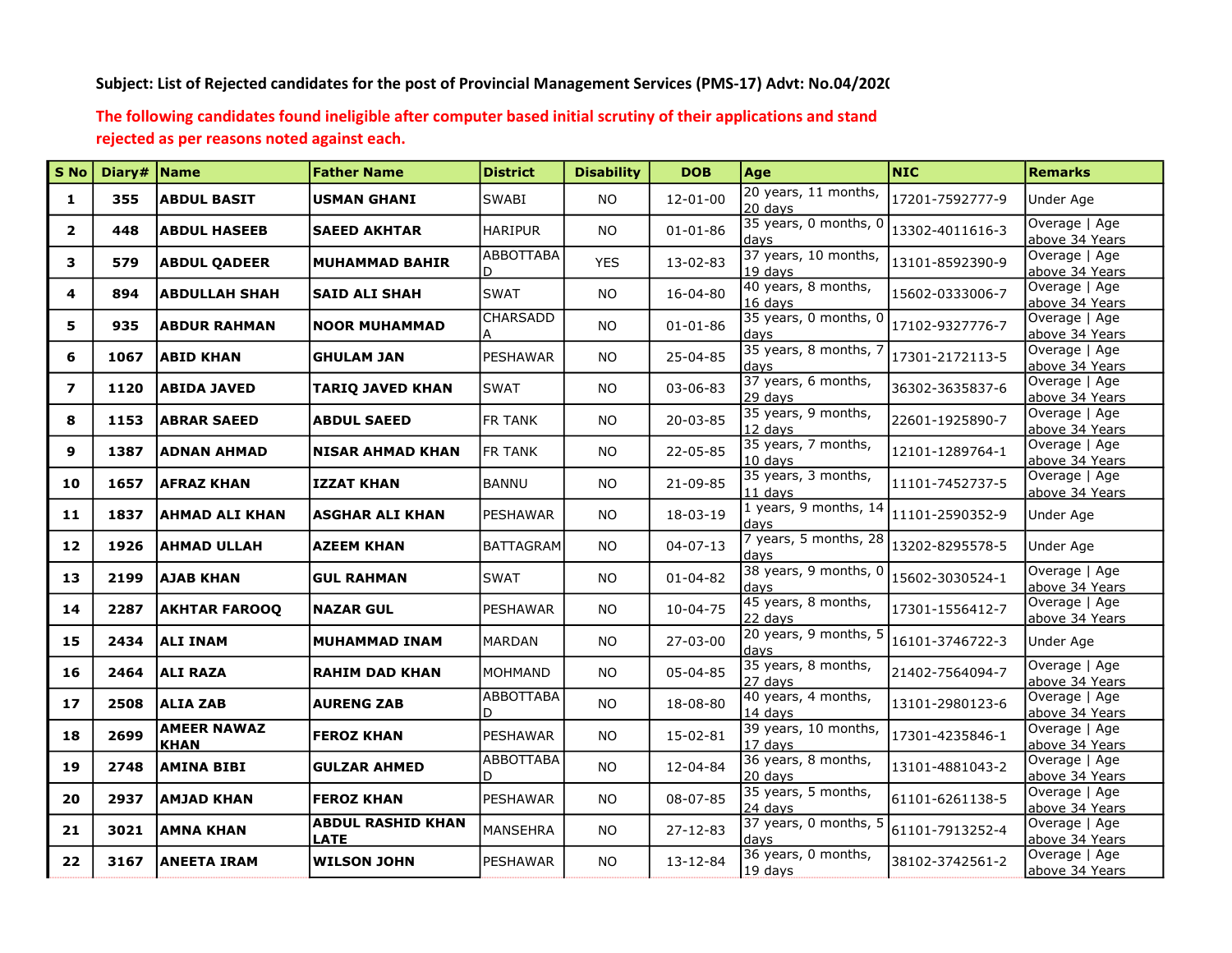| 23 | 3525 | <b>ARJUMAND</b><br><b>SHAHEEN</b>    | <b>SADIQ HUSSAIN</b>                            | MANSEHRA                       | <b>NO</b>  | 15-01-83       | 37 years, 11 months,<br>17 days | 13501-4591417-0 | Overage   Age<br>above 34 Years |
|----|------|--------------------------------------|-------------------------------------------------|--------------------------------|------------|----------------|---------------------------------|-----------------|---------------------------------|
| 24 | 3823 | <b>ASAD SHAHZAD</b>                  | <b>MUSHTAQ AHMAD</b>                            | <b>HARIPUR</b>                 | NO         | 16-09-85       | 35 years, 3 months,<br>16 days  | 13302-4816972-9 | Overage   Age<br>above 34 Years |
| 25 | 3857 | <b>ASAD ULLAH</b>                    | <b>SULTAN UD DIN</b>                            | <b>MARDAN</b>                  | <b>NO</b>  | $02 - 01 - 84$ | 36 years, 11 months,<br>30 days | 15701-3194193-5 | Overage   Age<br>above 34 Years |
| 26 | 4101 | <b>ASHIQ HUSSAIN</b>                 | <b>ZAHIR SHAH</b>                               | MARDAN                         | <b>NO</b>  | 16-04-85       | 35 years, 8 months,<br>16 days  | 16101-4955306-7 | Overage   Age<br>above 34 Years |
| 27 | 4129 | <b>ASIA GUL</b>                      | KHIYAL MUHAMMAD                                 | KOHAT                          | <b>NO</b>  | $01 - 09 - 79$ | 41 years, 4 months, 0<br>days   | 14301-0984053-4 | Overage   Age<br>above 34 Years |
| 28 | 4270 | <b>ASIF RAZA</b>                     | <b>DOST MOHAMMAD</b><br><b>KHAN</b>             | DIR LOWER                      | <b>NO</b>  | 05-03-85       | 35 years, 9 months,<br>27 days  | 15302-5272340-9 | Overage   Age<br>above 34 Years |
| 29 | 4440 | <b>ASMA GUL</b>                      | <b>SAIFULMALOOK</b>                             | <b>MALAKAND</b>                | <b>NO</b>  | 17-02-85       | 35 years, 10 months,<br>15 days | 15402-0695886-2 | Overage   Age<br>above 34 Years |
| 30 | 4532 | <b>ASSADULLAH</b><br><b>GHALIB</b>   | <b>FAIZULLAH</b>                                | <b>CHITRAL</b>                 | NO         | 07-03-84       | 36 years, 9 months,<br>25 days  | 15201-1769141-9 | Overage   Age<br>above 34 Years |
| 31 | 4569 | <b>ATIF AHMAD</b>                    | <b>SHER AFZAL KHAN</b>                          | <b>SWABI</b>                   | <b>NO</b>  | 05-05-20       | 0 years, 7 months, 27<br>days   | 16202-0304342-5 | Under Age                       |
| 32 | 4640 | ATIKA MARYAM                         | <b>ISLAH UDDIN</b>                              | <b>CHITRAL</b>                 | <b>YES</b> | 10-03-00       | 20 years, 9 months,<br>22 days  | 15201-2806580-2 | Under Age                       |
| 33 | 4772 | <b>AURANGZEB</b><br><b>MASEEH</b>    | <b>ANWAR MASEEH</b>                             | NOWSHERA                       | <b>NO</b>  | 12-08-77       | 43 years, 4 months,<br>20 days  | 17201-2261344-1 | Overage   Age<br>above 34 Years |
| 34 | 4900 | AYESHA ABBASI                        | <b>WASEEM AHMED</b><br><b>ABBASI</b>            | <b>ABBOTTABA</b><br>D          | <b>NO</b>  | $08 - 01 - 00$ | 20 years, 11 months,<br>24 days | 13101-5637738-6 | Under Age                       |
| 35 | 5171 | <b>AZIZ ULLAH</b>                    | <b>ABDUL SALAM</b>                              | <b>BAJAUR</b>                  | <b>NO</b>  | $01 - 01 - 85$ | 36 years, 0 months, 0<br>days   | 21106-0264033-7 | Overage   Age<br>above 34 Years |
| 36 | 5226 | <b>AZMAT ULLAH</b>                   | <b>HAROON RASHID</b>                            | DIR UPPER                      | <b>NO</b>  | $01 - 10 - 79$ | 41 years, 3 months, 0<br>days   | 15701-1031605-5 | Overage   Age<br>above 34 Years |
| 37 | 5619 | <b>BIBI RAZIA</b>                    | <b>PAHLAWAN ZAR</b>                             | <b>CHITRAL</b>                 | NO         | $10 - 12 - 82$ | 38 years, 0 months,<br>22 days  | 15202-6768039-2 | Overage   Age<br>above 34 Years |
| 38 | 5643 | <b>BIBI YOUSRA</b><br><b>GUKHARI</b> | <b>SYED MUBARAK ALI</b><br><b>SHAH BHUKHARI</b> | MANSEHRA                       | NO         | 05-02-00       | 20 years, 10 months,<br>27 days | 13503-3750401-2 | Under Age                       |
| 39 | 5865 | <b>BUSHRA</b>                        | <b>FAZLI HAQ</b>                                | PESHAWAR                       | <b>NO</b>  | 15-09-80       | 40 years, 3 months,<br>17 days  | 17301-1321821-2 | Overage   Age<br>above 34 Years |
| 40 | 5871 | <b>BUSHRA AKRAM</b>                  | <b>MUHAMMAD AKRAM</b><br><b>BHATTI</b>          | DI KHAN                        | NO         | 25-12-84       | 36 years, 0 months, 7<br>days   | 12101-7953483-4 | Overage   Age<br>above 34 Years |
| 41 | 6049 | <b>DEEBA NANAK</b>                   | <b>NANAK</b>                                    | KOHAT                          | <b>NO</b>  | 10-04-83       | 37 years, 8 months,<br>22 days  | 14301-2156068-2 | Overage   Age<br>above 34 Years |
| 42 | 6073 | <b>DILNAWAZ</b>                      | <b>MUHAMMAD NAWAZ</b>                           | <b>FR TANK</b>                 | <b>NO</b>  | $12 - 10 - 83$ | 37 years, 2 months,<br>20 days  | 12201-1891631-1 | Overage   Age<br>above 34 Years |
| 43 | 6358 | <b>FAHAD ZAMAN</b><br><b>KHAN</b>    | <b>FARHAT ZAMAN KHAN</b>                        | ABBOTTABA<br>D                 | <b>NO</b>  | 12-04-20       | 0 years, 8 months, 20<br>days   | 13101-2264439-1 | Under Age                       |
| 44 | 6782 | FARAH                                | <b>MUHAMMAD JAFFAR</b><br><b>KHAN</b>           | MANSEHRA                       | <b>NO</b>  | 23-03-00       | 20 years, 9 months, 9<br>days   | 13501-8535900-8 | Under Age                       |
| 45 | 6833 | <b>FAREEDULLAH</b>                   | <b>ARAB KHAN</b>                                | <b>SOUTH</b><br>WAZIRISTA<br>N | NO         | $01 - 06 - 85$ | 35 years, 7 months, 0<br>days   | 21704-5728034-3 | Overage   Age<br>above 34 Years |
| 46 | 6950 | <b>FARHAN YOUSAF</b>                 | <b>KHAFIF ULLAH</b>                             | MARDAN                         | <b>NO</b>  | 10-04-84       | 36 years, 8 months,<br>22 days  | 16101-5355274-7 | Overage   Age<br>above 34 Years |
| 47 | 7075 | <b>FARMAN ULLAH</b>                  | SHAH TAMASH KHAN                                | <b>SWAT</b>                    | <b>NO</b>  | 20-04-83       | 37 years, 8 months,<br>12 days  | 15602-0396189-7 | Overage   Age<br>above 34 Years |
| 48 | 7341 | <b>FATIMA WAHEED</b>                 | <b>WAHEED U ZAMAN</b>                           | ABBOTTABA<br>ID.               | <b>NO</b>  | 03-01-85       | 35 years, 11 months,<br>29 days | 54400-4139221-6 | Overage   Age<br>above 34 Years |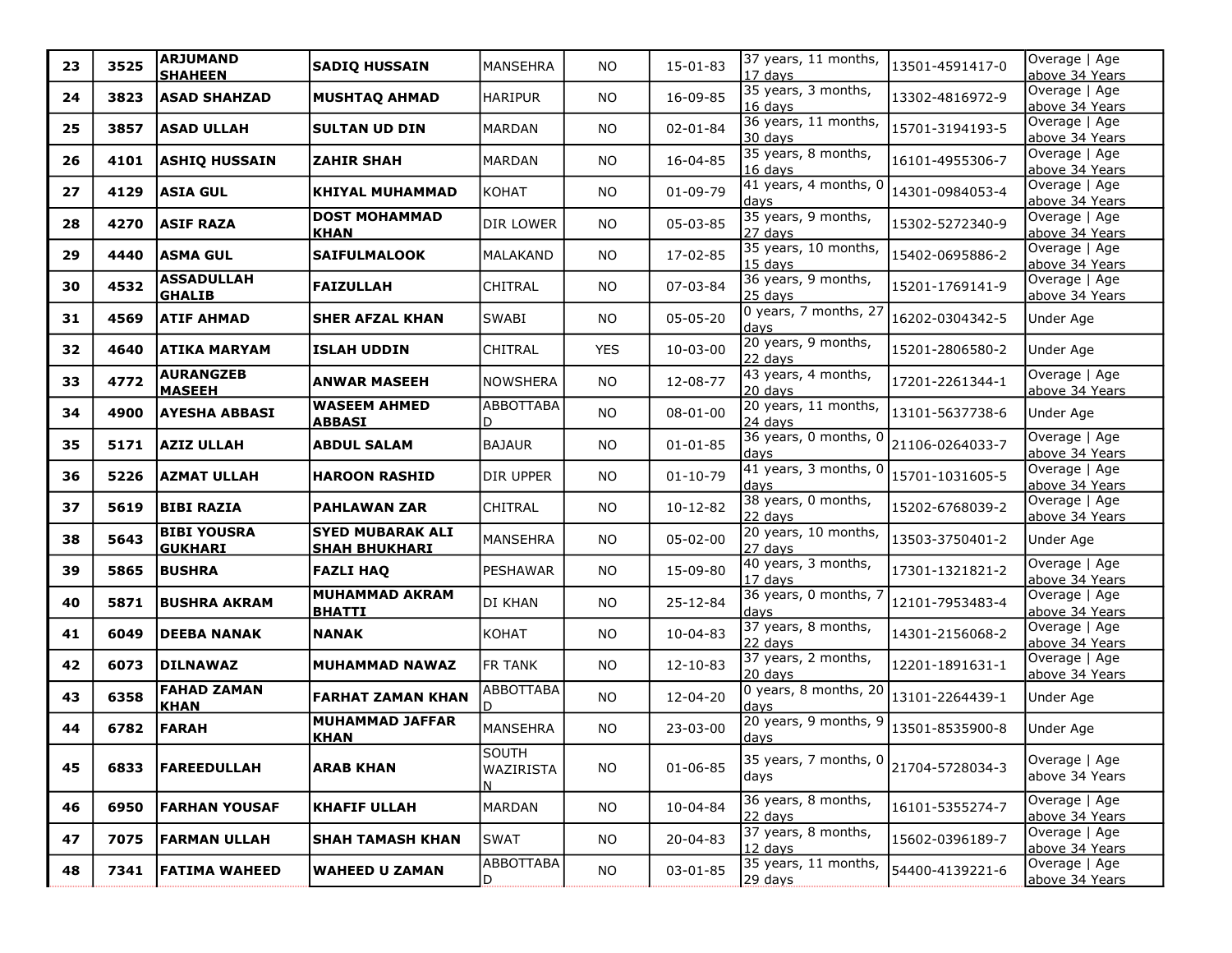| 49 | 7397  | <b>FAWAD ALI</b>       | <b>FARZAND ALI</b>                  | NOWSHERA         | <b>NO</b>  | 03-03-00       | 20 years, 9 months,<br>29 days    | 17201-6643989-5 | Under Age                       |
|----|-------|------------------------|-------------------------------------|------------------|------------|----------------|-----------------------------------|-----------------|---------------------------------|
| 50 | 7418  | FAWAD HUSSAIN          | <b>HUSSAIN KHAN</b>                 | <b>BAJAUR</b>    | <b>NO</b>  | 05-04-84       | 36 years, 8 months,<br>27 days    | 15401-0669732-5 | Overage   Age<br>above 34 Years |
| 51 | 7509  | FAYYAZ KHAN            | <b>HUSSAIN KHAN</b>                 | KOHAT            | <b>NO</b>  | 02-04-82       | 38 years, 8 months,<br>30 days    | 14302-8869923-3 | Overage   Age<br>above 34 Years |
| 52 | 7576  | <b>FAZAL MABOOD</b>    | <b>ABDUL WADOOD</b>                 | <b>SHANGLA</b>   | <b>NO</b>  | $01 - 04 - 82$ | 38 years, 9 months, 0<br>days     | 15501-6845719-7 | Overage   Age<br>above 34 Years |
| 53 | 7640  | FAZL I HADI            | <b>SYED FAQIR</b>                   | MARDAN           | <b>NO</b>  | 18-05-71       | 49 years, 7 months,<br>14 days    | 16101-6371095-1 | Overage   Age<br>above 34 Years |
| 54 | 7660  | FAZLI DAYAN            | <b>AMIR NAWAB</b>                   | MOHMAND          | <b>NO</b>  | $01 - 03 - 84$ | 36 years, 10 months,<br>l0 davs   | 17101-1744547-1 | Overage   Age<br>above 34 Years |
| 55 | 7914  | GRAN BADSHAH           | <b>HIDAYAT KHAN</b>                 | DIR UPPER        | <b>NO</b>  | 15-04-83       | 37 years, 8 months,<br>17 days    | 15702-2475299-5 | Overage   Age<br>above 34 Years |
| 56 | 7926  | <b>GUL FAQIR</b>       | <b>GHULAM FAQIR</b>                 | <b>CHITRAL</b>   | <b>NO</b>  | 15-12-84       | 36 years, 0 months,<br>$17$ days  | 15201-8891132-7 | Overage   Age<br>above 34 Years |
| 57 | 8436  | HALIMA GUL             | <b>KHIYAL MUHAMMAD</b>              | KOHAT            | <b>NO</b>  | $07 - 12 - 80$ | 40 years, 0 months,<br>25 days    | 14301-1546755-0 | Overage   Age<br>above 34 Years |
| 58 | 8503  | <b>HAMEEDULLAH</b>     | <b>HAFEEZ ULLAH</b>                 | <b>SWAT</b>      | NO.        | $01 - 03 - 83$ | 37 years, 10 months,<br>0 days    | 15602-1683163-5 | Overage   Age<br>above 34 Years |
| 59 | 8611  | <b>HAMNA</b>           | <b>GUL ZAMAN</b>                    | <b>MARDAN</b>    | <b>NO</b>  | $21 - 01 - 00$ | 20 years, 11 months,<br>$11$ days | 16101-2502661-4 | Under Age                       |
| 60 | 8737  | <b>HAMZA MUQARRAB</b>  | <b>MUQARRAB KHAN</b>                | <b>KARAK</b>     | NO         | $06 - 01 - 21$ | 0 years, 0 months, 5<br>days      | 17301-2475533-3 | Under Age                       |
| 61 | 8745  | <b>HAMZA NOOR</b>      | <b>IRFAN UL HAQ</b>                 | <b>PESHAWAR</b>  | <b>NO</b>  | 25-06-00       | 20 years, 6 months, 7<br>days     | 17301-7708078-5 | Under Age                       |
| 62 | 8820  | <b>HAQ NAWAZ</b>       | <b>ABDUL RASHID LATE</b>            | <b>HARIPUR</b>   | <b>YES</b> | 20-03-81       | 39 years, 9 months,<br>12 days    | 42101-1670663-3 | Overage   Age<br>above 34 Years |
| 63 | 8870  | HARIS KHAN             | <b>KHAN TOTI</b>                    | SWAT             | NO.        | $01 - 06 - 00$ | 20 years, 7 months, 0<br>davs     | 15602-7085022-5 | Under Age                       |
| 64 | 8909  | <b>HAROON</b>          | <b>SHAMOUN MASIH</b>                | <b>MARDAN</b>    | <b>NO</b>  | $01 - 03 - 85$ | 35 years, 10 months,<br>0 days    | 16101-2400195-5 | Overage   Age<br>above 34 Years |
| 65 | 9194  | <b>HASSAN MEHMOOD</b>  | <b>MUHAMMAD HASHIM</b>              | MARDAN           | <b>NO</b>  | 26-12-83       | 37 years, 0 months, 6<br>days     | 16101-7741499-7 | Overage   Age<br>above 34 Years |
| 66 | 9492  | <b>HINA HILAL</b>      | <b>HILAL AHMAD</b>                  | CHARSADD<br>А    | <b>NO</b>  | $01 - 03 - 00$ | 20 years, 10 months,<br>$0$ days  | 17101-7842302-0 | Under Age                       |
| 67 | 9700  | <b>HUMA GUL</b>        | <b>SHAHARYAR KHAN</b>               | MALAKAND         | <b>NO</b>  | 25-12-85       | 35 years, 0 months, 7<br>davs     | 15402-3469153-2 | Overage   Age<br>above 34 Years |
| 68 | 10063 | <b>IFTIKHAR UD DIN</b> | <b>NIZAM UD DIN</b>                 | <b>KARAK</b>     | <b>NO</b>  | $25 - 05 - 19$ | 1 years, 7 months, 7<br>days      | 17301-8086993-9 | Under Age                       |
| 69 |       | 10112   IHSAN ULLAH    | <b>HAZRAT MUHAMMAD</b>              | DIR UPPER        | NO         | 20-03-85       | 35 years, 9 months,<br>12 days    | 15701-5811032-5 | Overage   Age<br>above 34 Years |
| 70 | 10128 | <b>IHSAN ULLAH</b>     | <b>KHAIL SHERIN</b>                 | <b>KARAK</b>     | <b>NO</b>  | $06 - 10 - 85$ | 35 years, 2 months,<br>26 days    | 14203-2049127-3 | Overage   Age<br>above 34 Years |
| 71 |       | 10172 IHTESHAM QAMAR   | QAMAR-UL-HAQ                        | ABBOTTABA <br>D. | ΝO         | 08-06-08       | 12 years, 6 months,<br>24 days    | 13101-9881112-1 | Under Age                       |
| 72 |       | 10400 IKRAM ULLAH KHAN | <b>MUHAMMAD AYUB</b><br><b>KHAN</b> | <b>SWAT</b>      | NO         | 08-01-85       | 35 years, 11 months,<br>$24$ days | 15601-1821750-3 | Overage   Age<br>above 34 Years |
| 73 |       | 10409 IKRAMULLAH       | <b>MUHAMMAD ZUBAIR</b>              | <b>SWAT</b>      | NO.        | $01 - 03 - 85$ | 35 years, 10 months,<br>$0$ days  | 15602-9572086-3 | Overage   Age<br>above 34 Years |
| 74 |       | 10606 IMRAN KHAN       | <b>KHAWA DIN</b>                    | CHARSADD<br>Α    | NO         | $01 - 01 - 83$ | 38 years, 0 months, 0<br>days     | 17103-0348301-5 | Overage   Age<br>above 34 Years |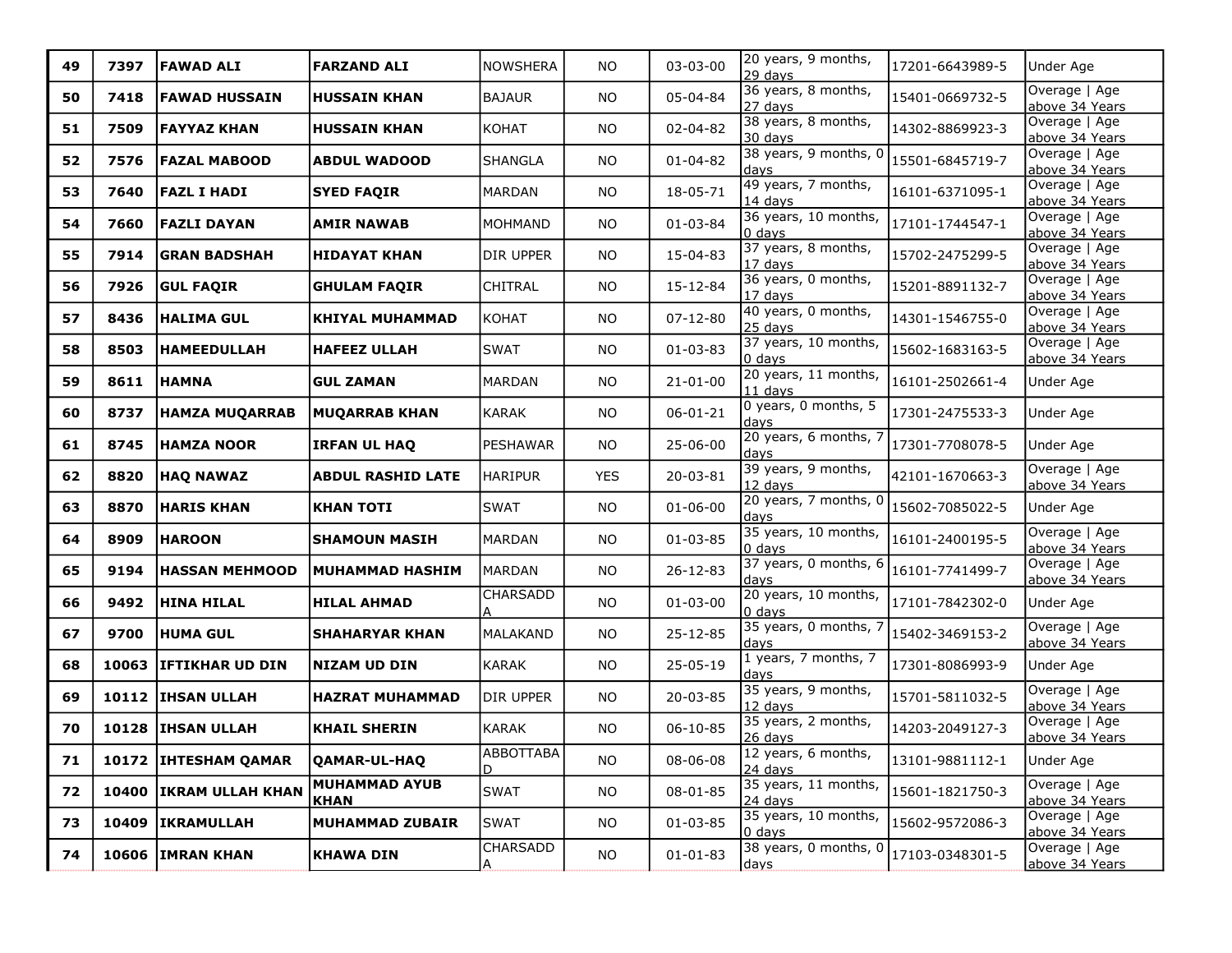| 75  | 10610 | <b>IMRAN KHAN</b>                      | <b>HAYA KHAN</b>                       | MARDAN                    | <b>NO</b>  | $01 - 04 - 85$ | 35 years, 9 months, 0<br>davs   | 16102-8298020-5 | Overage   Age<br>above 34 Years |
|-----|-------|----------------------------------------|----------------------------------------|---------------------------|------------|----------------|---------------------------------|-----------------|---------------------------------|
| 76  |       | 10618 IMRAN KHAN                       | <b>AMIR NAWAZ KHAN</b>                 | MOHMAND                   | <b>NO</b>  | 10-07-85       | 35 years, 5 months,<br>22 days  | 21402-1344755-9 | Overage   Age<br>above 34 Years |
| 77  | 10748 | <b>INAM UL WAHAB</b>                   | <b>FAZAL WAHAB</b>                     | PESHAWAR                  | <b>NO</b>  | $27 - 10 - 00$ | 20 years, 2 months, 5<br>davs   | 17301-2838395-1 | Under Age                       |
| 78  | 10877 | <b>INSHA ULLAH KHAN</b>                | <b>HABIB ULLAH KHAN</b>                | DI KHAN                   | <b>NO</b>  | $01 - 08 - 80$ | 40 years, 5 months, 0<br>days   | 12101-0948022-1 | Overage   Age<br>above 34 Years |
| 79  |       | 11071 IRFAN ULLAH                      | <b>MUHAMMAD KARAM</b>                  | SWAT                      | NO         | 17-04-17       | 3 years, 8 months, 15<br>days   | 15602-2345402-7 | Under Age                       |
| 80  | 11429 | IZAZ ALI                               | <b>ZAHIR ALI</b>                       | MALAKAND                  | <b>NO</b>  | 10-03-91       | 7070 years, 2<br>months, 9 days | 15401-3486203-1 | Overage   Age<br>above 34 Years |
| 81  |       | 11622 JAMAL KHAN                       | <b>BAHRUL AMAN KHAN</b>                | Tor Ghar                  | <b>NO</b>  | $30 - 10 - 83$ | 37 years, 2 months, 2<br>days   | 42401-7452791-7 | Overage   Age<br>above 34 Years |
| 82  | 11738 | <b>JANITA SAADAT</b>                   | <b>SAADAT FAQIR</b>                    | dir upper                 | <b>NO</b>  | 10-03-00       | 20 years, 9 months,<br>22 days  | 15307-6972251-4 | Under Age                       |
| 83  | 12434 | KAMRAN ASHRAF                          | <b>ASFANDIYAR KHAN</b>                 | DIR LOWER                 | <b>NO</b>  | $29 - 11 - 18$ | 2 years, 1 months, 3<br>days    | 15302-2464270-5 | Under Age                       |
| 84  |       | 12463 KAMRAN KHAN                      | <b>AKBAR ALI</b>                       | <b>SOUTH</b><br>WAZIRISTA | NO         | 15-06-85       | 35 years, 6 months,<br>17 days  | 12201-6444172-9 | Overage   Age<br>above 34 Years |
| 85  |       | <b>12793 KHAIR UL BASHAR</b>           | <b>QADAR KHAN</b>                      | CHARSADD                  | NO         | 04-02-82       | 38 years, 10 months,<br>28 days | 17102-7018139-1 | Overage   Age<br>above 34 Years |
| 86  | 12914 | KHALIL ULLAH SAFI ABDUL HAQ SAFI       |                                        | PESHAWAR                  | <b>NO</b>  | $10 - 01 - 85$ | 35 years, 11 months,<br>22 days | 17301-9273665-7 | Overage   Age<br>above 34 Years |
| 87  |       | 12953 KHANI ZAMAN                      | <b>WALI JAN</b>                        | <b>MANSEHRA</b>           | <b>NO</b>  | $13 - 10 - 85$ | 35 years, 2 months,<br>19 davs  | 13501-0142729-9 | Overage   Age<br>above 34 Years |
| 88  | 13367 | LAILA SALIH SHAH                       | <b>HAJI SALIH SHAH</b>                 | PESHAWAR                  | <b>NO</b>  | 17-03-17       | 3 years, 9 months, 15<br>davs   | 17301-9873587-8 | Under Age                       |
| 89  | 13471 | <b>LUBNA SHAMSHAD</b>                  | <b>SHAMSHAD ALI</b>                    | CHARSADD                  | NO         | $01 - 01 - 83$ | 38 years, 0 months, 0<br>days   | 17101-0260446-6 | Overage   Age<br>above 34 Years |
| 90  | 13608 | <b>MAHA ANJUM</b>                      | <b>MOHAMMAD HUSSAIN</b><br><b>KHAN</b> | PESHAWAR                  | <b>NO</b>  | 12-07-00       | 20 years, 5 months,<br>20 days  | 17301-8669039-0 | Under Age                       |
| 91  | 13705 | <b>MAHNOOR</b>                         | <b>NISAR AHMAD</b>                     | <b>TANK</b>               | <b>NO</b>  | 25-04-01       | 19 years, 8 months, 7<br>davs   | 12201-6299521-2 | Under Age                       |
| 92  |       | 13752  MAHNOOR RASHEED   ABDUL RASHEED |                                        | <b>ABBOTTABA</b><br>D     | NO         | 13-05-18       | 2 years, 7 months, 19<br>days   | 13101-2866966-2 | Under Age                       |
| 93  | 13912 | <b>MALAK MURAD</b><br><b>KHAN</b>      | KISHWAR ALI KHAN                       | DIR LOWER                 | <b>NO</b>  | 22-07-80       | 40 years, 5 months,<br>10 days  | 15307-0970683-9 | Overage   Age<br>above 34 Years |
| 94  |       | 14543   MAZHAR ISLAM                   | <b>FAROOQ ISLAM</b>                    | KARAK                     | <b>NO</b>  | $01 - 09 - 85$ | 35 years, 4 months, 0<br>days   | 14201-6818867-5 | Overage   Age<br>above 34 Years |
| 95  | 14569 | <b>MEEZAN UR</b><br><b>RAHMAN</b>      | <b>GHANI UR RAHMAN</b>                 | MALAKAND                  | <b>NO</b>  | $06 - 04 - 18$ | 2 years, 8 months, 26<br>days   | 15402-6270086-5 | Under Age                       |
| 96  |       | 14795   MEMOONA ILYAS                  | <b>MUHAMMAD ILYAS</b>                  | <b>ABBOTTABA</b><br>ID.   | <b>NO</b>  | 04-07-85       | 35 years, 5 months,<br>28 days  | 13101-3202909-6 | Overage   Age<br>above 34 Years |
| 97  |       | 15027 MISS MUMRAIZ GUL AZIZ UR REHMAN  |                                        | PESHAWAR                  | <b>YES</b> | 24-07-83       | 37 years, 5 months, 8<br>days   | 17301-6371641-0 | Overage   Age<br>above 34 Years |
| 98  |       | 15365   MUBARAK ZEB                    | <b>FARIDOON KHAN</b>                   | <b>SWAT</b>               | NO.        | $01 - 06 - 84$ | 36 years, 7 months, 0<br>days   | 15602-2953398-7 | Overage   Age<br>above 34 Years |
| 99  | 16144 | <b>MUHAMMAD</b><br><b>ARSALAN</b>      | <b>FAZAL KARAM</b>                     | <b>SWAT</b>               | NO.        | $02 - 01 - 21$ | 0 years, 0 months, 1<br>davs    | 37402-5864614-9 | Under Age                       |
| 100 | 16223 | <b>MUHAMMAD</b><br><b>ASFANDYAR</b>    | <b>FAZLI RABBANI</b>                   | MARDAN                    | <b>NO</b>  | 25-01-00       | 20 years, 11 months,<br>7 days  | 16102-7809615-5 | Under Age                       |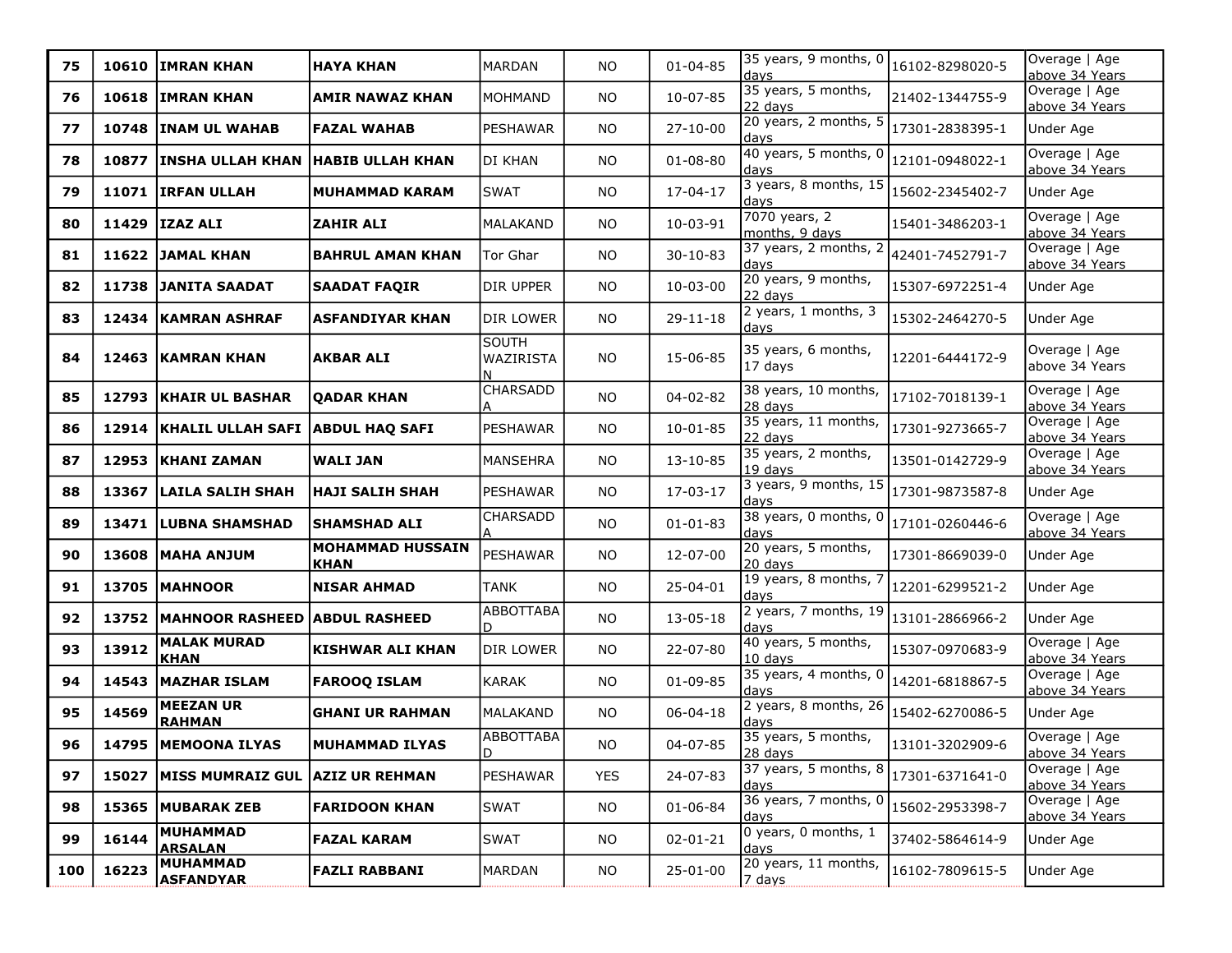| 101 | 16230 | <b>MUHAMMAD</b><br><b>ASGHAR KHAN</b>   | <b>MIR ABBAS KHAN</b>                   | <b>TANK</b>      | <b>NO</b> | $01 - 08 - 78$ | 42 years, 5 months, 0<br>days     | 12201-1881768-3 | Overage   Age<br>above 34 Years |
|-----|-------|-----------------------------------------|-----------------------------------------|------------------|-----------|----------------|-----------------------------------|-----------------|---------------------------------|
| 102 | 16245 | <b>MUHAMMAD ASHIQ</b>                   | <b>MIRZA KHAN</b>                       | <b>HARIPUR</b>   | <b>NO</b> | 31-03-82       | 38 years, 9 months, 1<br>days     | 42201-0730714-5 | Overage   Age<br>above 34 Years |
| 103 | 16259 | MUHAMMAD ASIF                           | <b>KHAN BAHADAR</b>                     | MARDAN           | <b>NO</b> | 15-06-81       | 39 years, 6 months,<br>$17$ days  | 16101-9425820-1 | Overage   Age<br>above 34 Years |
| 104 | 16265 | <b> MUHAMMAD ASIF</b>                   | <b>ALIF KHAN</b>                        | MOHMAND          | <b>NO</b> | 13-05-76       | 44 years, 7 months,<br>19 days    | 17301-5099945-7 | Overage   Age<br>above 34 Years |
| 105 | 16288 | <b>MUHAMMAD ASIF</b><br>KHAN            | <b>MUHAMMAD YOUSAF</b>                  | PESHAWAR         | <b>NO</b> | 03-02-82       | 38 years, 10 months,<br>29 days   | 17301-1557303-1 | Overage   Age<br>above 34 Years |
| 106 | 16402 | <b>MUHAMMAD AWAIS</b>                   | MUHAMMAD RAUF                           | MARDAN           | <b>NO</b> | 29-03-21       | 0 years, 2 months, 28<br>days     | 16101-2935232-1 | Under Age                       |
| 107 | 16856 | <b>MUHAMMAD</b><br><b>FAROOQ KHAN</b>   | <b>HAJI AKBAR</b>                       | PESHAWAR         | <b>NO</b> | $02 - 01 - 83$ | 37 years, 11 months,<br>30 days   | 17301-4099917-9 | Overage   Age<br>above 34 Years |
| 108 | 17043 | MUHAMMAD HARIS                          | <b>GULSHAD AHMAD</b>                    | <b>MANSEHRA</b>  | <b>NO</b> | $20 - 03 - 00$ | 20 years, 9 months,<br>$12$ days  | 13503-0412984-9 | Under Age                       |
| 109 | 17045 | <b>MUHAMMAD HARIS</b><br><b>BANGASH</b> | MUHAMMAD AQIQ<br><b>KHAN BANGASH</b>    | <b>HANGU</b>     | <b>NO</b> | $05 - 01 - 17$ | 3 years, 11 months,<br>27 days    | 17301-1674226-1 | Under Age                       |
| 110 | 17098 | <b>MUHAMMAD</b><br><b>HAROON KHAN</b>   | <b>SHAH JEHAN</b>                       | <b>NOWSHERA</b>  | <b>NO</b> | 29-11-85       | 35 years, 1 months, 3<br>ldays    | 17301-4670123-3 | Overage   Age<br>above 34 Years |
| 111 | 17142 | <b>MUHAMMAD</b><br><b>HASNAIN</b>       | <b>MUHAMMAD SALEEM</b>                  | Idi khan         | <b>NO</b> | 20-03-00       | 20 years, 9 months,<br>$12$ days  | 12101-2118757-1 | Under Age                       |
| 112 | 17564 | <b>MUHAMMAD IRTAZA</b><br><b>AYUB</b>   | <b>LATE M AYUB NAWAZ</b><br><b>KHAN</b> | BANNU            | <b>NO</b> | 05-12-82       | 38 years, 0 months,<br>27 days    | 17301-1480120-5 | Overage   Age<br>above 34 Years |
| 113 | 17709 | <b>MUHAMMAD JAHFER</b>                  | MUHAMMAD AFZAL                          | <b>MANSEHRA</b>  | <b>NO</b> | $10 - 04 - 47$ | 73 years, 8 months,<br>22 days    | 13501-9608439-9 | Overage   Age<br>above 34 Years |
| 114 | 18470 | MUHAMMAD RAFEEQ FAJAR HUSSAIN           |                                         | MARDAN           | <b>NO</b> | 12-06-19       | 1 years, 6 months, 20<br>days     | 16101-9131943-3 | Under Age                       |
| 115 | 18536 | <b>MUHAMMAD RIAZ</b>                    | <b>SAID JALAL</b>                       | FR KOHAT         | <b>NO</b> | $01 - 04 - 85$ | 35 years, 9 months, 0<br>days     | 14301-7764938-9 | Overage   Age<br>above 34 Years |
| 116 | 19195 | <b>MUHAMMAD</b><br><b>SULAIMAN</b>      | <b>KHAN BAHADAR</b>                     | MARDAN           | <b>NO</b> | 28-09-84       | 36 years, 3 months, 4<br>davs     | 16101-5385276-7 | Overage   Age<br>above 34 Years |
| 117 |       | 19492   MUHAMMAD USAMA                  | ZAIN UL ABDIN                           | KHYBER           | <b>NO</b> | $20 - 01 - 00$ | 20 years, 11 months,<br>$12$ days | 21201-5926242-7 | Under Age                       |
| 118 | 19738 | <b>MUHAMMAD WAQAS</b><br><b>KHAN</b>    | <b>WAHEED KHAN</b>                      | PESHAWAR         | <b>NO</b> | $01 - 02 - 00$ | 20 years, 11 months,<br>0 days    | 17301-4750489-5 | Under Age                       |
| 119 | 19840 | MUHAMMAD YASIN                          | <b>MUHAMMAD SHER</b>                    | <b>DIR LOWER</b> | <b>NO</b> | 04-03-85       | 35 years, 9 months,<br>28 days    | 15302-7376960-3 | Overage   Age<br>above 34 Years |
| 120 | 19980 | MUHAMMAD ZAHID                          | <b>NOOR MUHAMMAD</b>                    | PESHAWAR         | NO        | 25-06-83       | 37 years, 6 months, 7<br>days     | 17301-3479695-9 | Overage   Age<br>above 34 Years |
| 121 | 20077 | <b>MUHAMMAD</b><br><b>ZEESHAN</b>       | <b>MUHAMMAD HASHIM</b>                  | DI KHAN          | <b>NO</b> | $01 - 04 - 00$ | 20 years, 9 months, 0<br>davs     | 12103-9328798-3 | Under Age                       |
| 122 | 20148 | MUHAMMAD ZUBAIR AMIR ZADA               |                                         | <b>BUNER</b>     | NO.       | 06-03-82       | 38 years, 9 months,<br>$26$ days  | 15101-8649846-9 | Overage   Age<br>above 34 Years |
| 123 |       | 20265 MUJAHID KHAN                      | <b>HABIB ULLAH</b>                      | MOHMAND          | NO.       | $10 - 01 - 85$ | 35 years, 11 months,<br>$22$ days | 16102-2168574-1 | Overage   Age<br>above 34 Years |
| 124 | 20271 | <b>MUJAHID ULLAH</b>                    | <b>GUL RAHMAN</b>                       | PESHAWAR         | NO        | 10-12-82       | 38 years, 0 months,<br>$22$ days  | 17301-5074736-7 | Overage   Age<br>above 34 Years |
| 125 | 20273 | <b>MUJAHID UMAR</b>                     | <b>UMARA KHAN</b>                       | PESHAWAR         | NO        | 25-08-00       | 20 years, 4 months, 7<br>days     | 17301-8527849-7 | Under Age                       |
| 126 | 20364 | MUNAZZA KHAN                            | <b>HIDAYAT ULLAH</b>                    | MALAKAND         | NO        | 17-10-00       | 20 years, 2 months,<br>$15$ days  | 15402-3720998-0 | Under Age                       |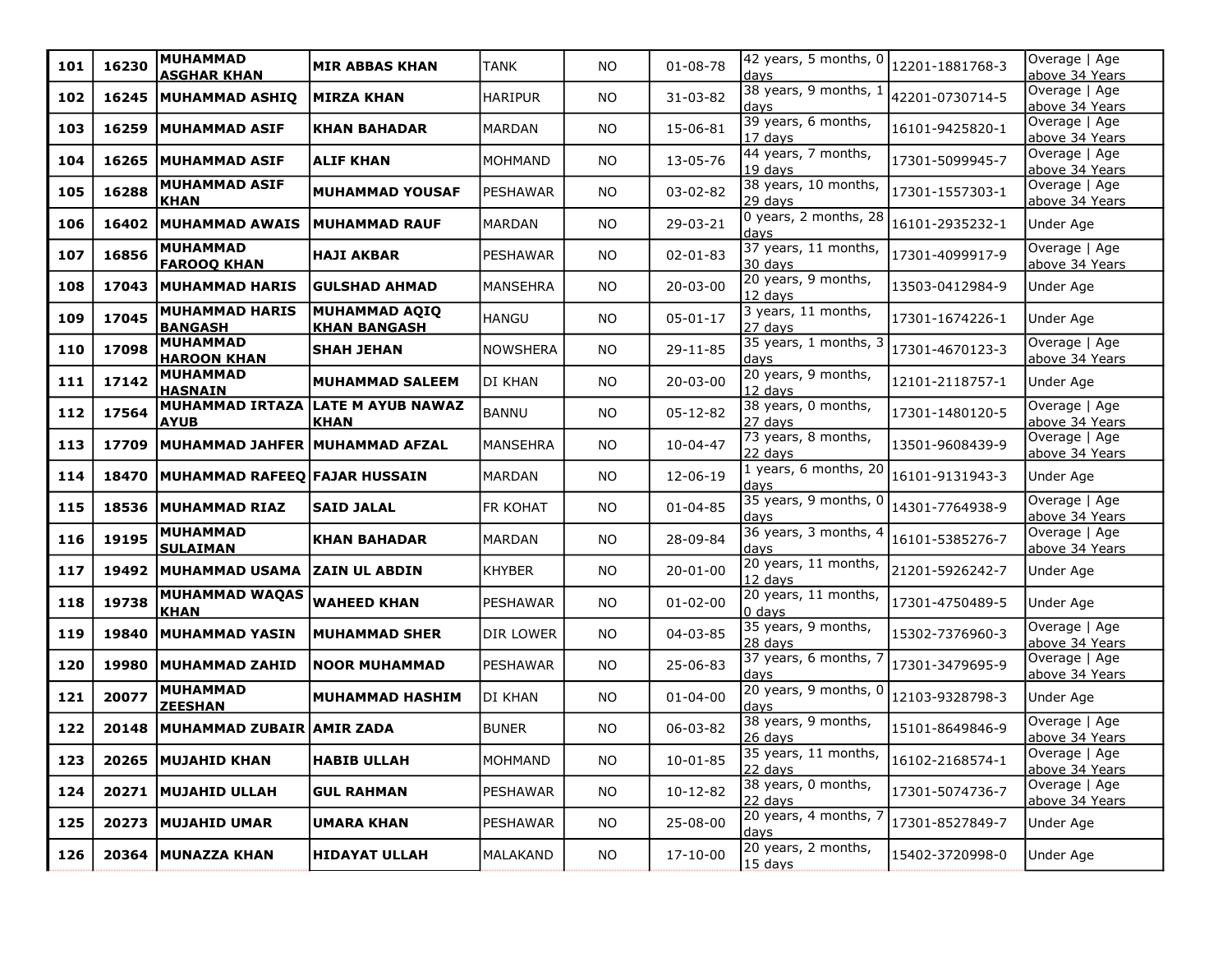| 127 | 20469 | <b>MUQADDAS JALAL</b>                      | <b>FAZLI JALAL</b>                | DIR UPPER            | <b>NO</b> | 19-03-01       | 19 years, 9 months,<br>13 days   | 15701-3352631-8 | Under Age                       |
|-----|-------|--------------------------------------------|-----------------------------------|----------------------|-----------|----------------|----------------------------------|-----------------|---------------------------------|
| 128 | 20515 | MUREED UL HASSAN MUHAMMAD RIAZ             |                                   | <b>HARIPUR</b>       | NO.       | 01/08/1192     | 828 years, 5 months,<br>$0$ days | 13302-5484185-3 | Overage   Age<br>above 34 Years |
| 129 | 20545 | <b>MUSADDIQ AZIZ</b>                       | <b>ABDUL AZIZ</b>                 | <b>SWABI</b>         | NO.       | $31 - 05 - 20$ | 0 years, 7 months, 1<br>davs     | 16201-1833028-5 | Under Age                       |
| 130 | 20777 | <b>NADEEM FAISAL</b>                       | <b>RAHIM DAD</b>                  | <b>KARAK</b>         | <b>NO</b> | $01 - 01 - 18$ | 3 years, 0 months, 0<br>days     | 14203-9357504-5 | Under Age                       |
| 131 | 20887 | <b> NAEEM ULLAH</b>                        | <b>HABIB ULLAH</b>                | <b>BUNER</b>         | NO.       | 12-02-84       | 36 years, 10 months,<br>20 days  | 15101-6669882-3 | Overage   Age<br>above 34 Years |
| 132 | 20940 | <b>NAHEED ULLAH</b>                        | <b>SANA ULLAH</b>                 | FR BANNU             | <b>NO</b> | $01 - 05 - 00$ | 20 years, 8 months, 0<br>days    | 11101-0941438-9 | Under Age                       |
| 133 | 20959 | <b>NAILA ALAM</b>                          | <b>SHER ALAM KHAN</b>             | MALAKAND             | <b>NO</b> | $01 - 10 - 85$ | 35 years, 3 months, 0<br>days    | 15401-8635600-4 | Overage   Age<br>above 34 Years |
| 134 | 21507 | <b>NAYAB ALI</b>                           | <b>LIAQUAT ALI KHAN</b>           | PESHAWAR             | <b>NO</b> | $01 - 01 - 86$ | 35 years, 0 months, 0<br>days    | 17301-0523750-6 | Overage   Age<br>above 34 Years |
| 135 | 21519 | NAYAB KHAN                                 | <b>QALANDAR KHAN</b>              | MOHMAND              | NO        | $02 - 10 - 85$ | 35 years, 2 months,<br>30 days   | 17301-5755309-7 | Overage   Age<br>above 34 Years |
| 136 | 21547 | <b>NAZEEM ULLAH</b>                        | <b>MUZAMEEN KHAN</b>              | DIR LOWER            | NO        | 15-05-81       | 39 years, 7 months,<br>17 days   | 15303-4901352-9 | Overage   Age<br>above 34 Years |
| 137 | 21564 | NAZIA KHAN                                 | <b>ADALAT KHAN</b>                | <b>SWAT</b>          | NO.       | 30-06-00       | 20 years, 6 months, 2<br>davs    | 15602-7014801-8 | Under Age                       |
| 138 | 21713 | <b>NIDA FAISAL</b>                         | <b>MOHAMMAD AKRAM</b>             | <b>HARIPUR</b>       | <b>NO</b> | 12-12-85       | 35 years, 0 months,<br>20 days   | 13302-8341839-4 | Overage   Age<br>above 34 Years |
| 139 | 21993 | <b>NOOR UL AIN</b>                         | <b>SAJJAD AHMAD</b>               | MANSEHRA             | <b>NO</b> | 20-02-00       | 20 years, 10 months,<br>12 days  | 13503-8245485-6 | Under Age                       |
| 140 | 22016 | <b>NOOR UL HUDA</b><br><b>MALIK</b>        | <b>MALIK AMIR AZAM</b>            | <b>DI KHAN</b>       | <b>NO</b> | 07-09-20       | 0 years, 3 months, 25<br>days    | 61101-3766319-0 | Under Age                       |
| 141 | 22178 | <b>NUDRAT SHAHEEN</b>                      | <b>ROZI KHAN</b>                  | <b>SHANGLA</b>       | NO        | 06-02-00       | 20 years, 10 months,<br>26 days  | 15505-9906384-0 | Under Age                       |
| 142 | 22483 | <b>QAISAR SHAHEEN</b>                      | <b>GHULAM RABANI</b>              | MANSEHRA             | <b>NO</b> | $01 - 01 - 86$ | 35 years, 0 months, 0<br>davs    | 13503-7066088-5 | Overage   Age<br>above 34 Years |
| 143 |       | 22751   RABIA RASHEED                      | <b>ABDUR RASHEED</b>              | NOWSHERA             | <b>NO</b> | 17-03-17       | 3 years, 9 months, 15<br>days    | 17201-0608446-0 | Under Age                       |
| 144 | 23038 | RAMEEZ BABAR                               | <b>BABAR TANVEER</b>              | <b>PESHAWAR</b>      | <b>NO</b> | 17-07-17       | 3 years, 5 months, 15<br>days    | 17301-8252314-1 | Under Age                       |
| 145 | 23108 | <b>RASHID KHAN</b>                         | <b>SARFARAZ KHAN</b>              | <b>CHARSADD</b><br>А | ΝO        | 16-04-85       | 35 years, 8 months,<br>16 days   | 17101-6656524-3 | Overage   Age<br>above 34 Years |
| 146 | 23124 | <b>RASHID ZAMAN</b>                        | <b>QALANDER KHAN</b>              | <b>HARIPUR</b>       | <b>NO</b> | 02-02-84       | 36 years, 10 months,<br>30 days  | 13302-0535830-5 | Overage   Age<br>above 34 Years |
| 147 | 23174 | <b>RAZIA</b>                               | <b>FIDA HUSSAIN</b>               | PESHAWAR             | <b>NO</b> | 03-02-00       | 20 years, 10 months,<br>29 days  | 17301-5268544-0 | Under Age                       |
| 148 | 23544 | <b>ROOHULLAH</b>                           | <b>UBAIDULLAH</b>                 | NOWSHERA             | <b>NO</b> | 12-04-84       | 36 years, 8 months,<br>$20$ days | 17201-2178451-5 | Overage   Age<br>above 34 Years |
| 149 | 23558 | <b>ROSHAN ARA</b><br>KHATTAK               | <b>KHIAL ZADA</b>                 | <b>KARAK</b>         | NO.       | 02-04-85       | 35 years, 8 months,<br>30 days   | 17301-5825988-6 | Overage   Age<br>above 34 Years |
| 150 |       | 23606 RUKHSANA                             | <b>JEHANZEB</b>                   | MOHMAND              | <b>NO</b> | $07 - 01 - 00$ | 20 years, 11 months,<br>25 days  | 17102-2184916-0 | Under Age                       |
| 151 |       | 23619 RUMANA AFZAL                         | <b>MUHAMMAD AFZAL</b>             | BANNU                | <b>NO</b> | 16-02-82       | 38 years, 10 months,<br>16 days  | 11101-8478920-0 | Overage   Age<br>above 34 Years |
| 152 | 23852 | <b>SABAHAT UL ISLAM</b><br><b>GHAZNAVI</b> | NOOR UL ISLAM <br><b>GHAZNAVI</b> | PESHAWAR             | NO.       | $11 - 10 - 84$ | 36 years, 2 months,<br>$21$ days | 17301-8471560-5 | Overage   Age<br>above 34 Years |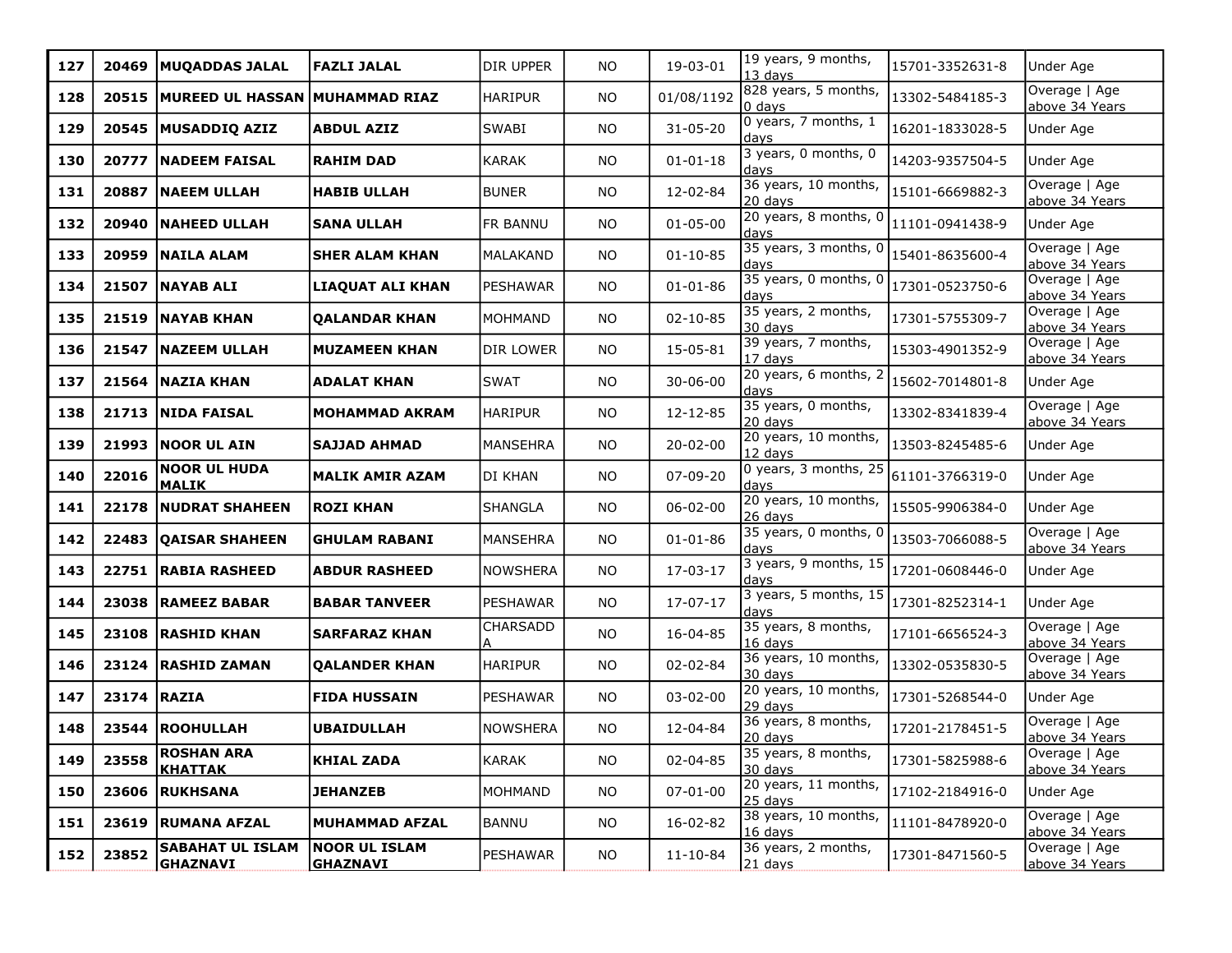| 153 | 24038 | <b>SADDAM HUSSAIN</b>                  | <b>GUL WARIS</b>                            | <b>BUNER</b>                          | NO.        | $11 - 05 - 00$ | 20 years, 7 months,<br>21 days    | 15101-6132556-7 | Under Age                       |
|-----|-------|----------------------------------------|---------------------------------------------|---------------------------------------|------------|----------------|-----------------------------------|-----------------|---------------------------------|
| 154 | 24142 | <b>SADIA KHAN</b>                      | <b>NASRULLAH KHAN</b>                       | BANNU                                 | <b>NO</b>  | $15 - 11 - 20$ | 0 years, 1 months, 17<br>days     | 61101-9357988-8 | Under Age                       |
| 155 | 24399 | SAHER SABA                             | <b>FASIH UL LISAN</b>                       | MARDAN                                | <b>NO</b>  | $14 - 07 - 18$ | 2 years, 5 months, 18<br>davs     | 37406-4284229-8 | Under Age                       |
| 156 |       | 24501 SAID UMER                        | <b>MASHAL KHAN</b>                          | <b>KARAK</b>                          | NO         | 28-02-83       | 37 years, 10 months,<br>4 days    | 14203-7796007-5 | Overage   Age<br>above 34 Years |
| 157 | 24635 | SAIMA BIBI                             | <b>ASIF ALI KHAN</b>                        | FR BANNU                              | NO         | 15-07-85       | 35 years, 5 months,<br>$17$ days  | 11101-8709180-0 | Overage   Age<br>above 34 Years |
| 158 | 24638 | SAIMA DAD                              | <b>FAZAL DAD</b>                            | <b>PESHAWAR</b>                       | <b>NO</b>  | 12-07-00       | 20 years, 5 months,<br>20 days    | 17301-4150433-0 | Under Age                       |
| 159 | 24668 | <b>SAIMA WARIS</b>                     | <b>WARIS ALI</b>                            | <b>KURRAM</b>                         | <b>NO</b>  | $01 - 04 - 85$ | 35 years, 9 months, 0<br>days     | 21302-4321456-8 | Overage   Age<br>above 34 Years |
| 160 | 25058 | <b>SALIM JAVED</b>                     | <b>KHAISTA RAHMAN</b>                       | DIR LOWER                             | NO         | 12-06-77       | 43 years, 6 months,<br>20 days    | 15302-0958478-3 | Overage   Age<br>above 34 Years |
| 161 | 25246 | <b>SALMAN KHAN</b><br><b>YOUSAFZAI</b> | <b>FAZAL HAKIM KHAN</b><br><b>YOUSAFZAI</b> | <b>SWAT</b>                           | <b>NO</b>  | 03-02-00       | 20 years, 10 months,<br>29 days   | 15602-4904027-5 | Under Age                       |
| 162 | 25387 | <b>SAMI ULLAH</b>                      | <b>NASRULLAH KHAN</b>                       | <b>FR</b><br>PESHAWAR                 | NO.        | 08-04-85       | 35 years, 8 months,<br>24 days    | 17301-1943772-3 | Overage   Age<br>above 34 Years |
| 163 | 25630 | SANA ULLAH                             | <b>FAZAL MUHAMMAD</b>                       | SWAT                                  | NO.        | 11-04-82       | 38 years, 8 months,<br>21 days    | 15602-0445185-1 | Overage   Age<br>above 34 Years |
| 164 | 25689 | <b>SANAN AHMAD</b><br><b>KHAN</b>      | <b>IRSHAD KHAM</b>                          | <b>PESHAWAR</b>                       | <b>NO</b>  | $21 - 01 - 00$ | 20 years, 11 months,<br>11 days   | 17301-0953010-1 | Under Age                       |
| 165 | 25736 | <b>ISANIA AMAN</b>                     | <b>AMAN ULLAH KHAN</b>                      | <b>PESHAWAR</b>                       | <b>NO</b>  | $01 - 04 - 00$ | 20 years, 9 months, 0<br>days     | 17301-0657654-2 | Under Age                       |
| 166 | 25862 | <b>SAQIB YASEEN</b>                    | <b>MUHAMMAD YASEEN</b>                      | INOWSHERA                             | NO         | 23-03-01       | 19 years, 9 months, 9<br>davs     | 17201-2711731-1 | Under Age                       |
| 167 |       | 25904 SARA KHAN                        | <b>SHAH JEHAN</b>                           | MARDAN                                | <b>NO</b>  | 16-09-85       | 35 years, 3 months,<br>16 days    | 16102-0883662-0 | Overage   Age<br>above 34 Years |
| 168 | 25930 | <b>SARAH IRSHAD</b>                    | <b>MOHAMMAD IRSHAD</b><br><b>KHAN</b>       | MARDAN                                | <b>NO</b>  | 11-03-84       | 36 years, 9 months,<br>$21$ days  | 16101-1272090-2 | Overage   Age<br>above 34 Years |
| 169 | 26006 | <b>SARDAR UMAIR</b>                    | <b>MUNSHI KHAN</b>                          | ABBOTTABA<br>D.                       | <b>NO</b>  | $06 - 05 - 20$ | 0 years, 7 months, 26<br>davs     | 37404-4491323-3 | Under Age                       |
| 170 |       | 26022   SAREER KHAN                    | <b>NOOR MUHAMMAD</b>                        | <b>PESHAWAR</b>                       | <b>NO</b>  | 09-05-79       | 41 years, 7 months,<br>23 days    | 17301-1270069-9 | Overage   Age<br>above 34 Years |
| 171 | 26067 | <b>SARTAJ AHMAD</b><br><b>KHAN</b>     | <b>MUHAMMAD SHARIF</b><br><b>KHAN</b>       | <b>CHITRAL</b>                        | <b>NO</b>  | 05-09-94       | 7173 years, 8<br>months, 4 days   | 15202-3128582-5 | Overage   Age<br>above 34 Years |
| 172 | 26082 | <b>SARWAT ZAKIR</b>                    | <b>ZAKIR ULLAH</b>                          | <b>MARDAN</b>                         | <b>YES</b> | 05-07-85       | 35 years, 5 months,<br>27 days    | 17301-9620630-0 | Overage   Age<br>above 34 Years |
| 173 |       | 26106 SAWAR KHAN                       | <b>HAZRAT YOUNAS</b>                        | SHANGLA                               | ΝO         | $02 - 12 - 00$ | 20 years, 0 months,<br>30 days    | 15505-7867452-9 | Under Age                       |
| 174 |       | 26285 SHABANA ASHRAF                   | <b>GHULAM ASHRAF</b>                        | PESHAWAR                              | <b>NO</b>  | 12-02-85       | 35 years, 10 months,<br>20 days   | 17301-6353890-6 | Overage   Age<br>above 34 Years |
| 175 |       | 26293 SHABANA NAZ                      | <b>MUHAMMAD YOUSAF</b>                      | <b>MARDAN</b>                         | NO         | 17-05-77       | 43 years, 7 months,<br>$15$ days  | 16101-9181922-0 | Overage   Age<br>above 34 Years |
| 176 | 26337 | <b>SHABNAM BEGUM</b>                   | <b>GHAZI MARJAN</b>                         | LAKKI<br><b>MARWAT</b>                | NO.        | 06-04-76       | 44 years, 8 months,<br>26 days    | 11201-0322993-8 | Overage   Age<br>above 34 Years |
| 177 | 26477 | <b>SHAGUFTA</b>                        | MUSHK-E-ALAM KHAN                           | <b>NORTH</b><br><b>WAZIRISTA</b><br>N | NO         | $21 - 01 - 85$ | 35 years, 11 months,<br>$11$ days | 17301-6524972-2 | Overage   Age<br>above 34 Years |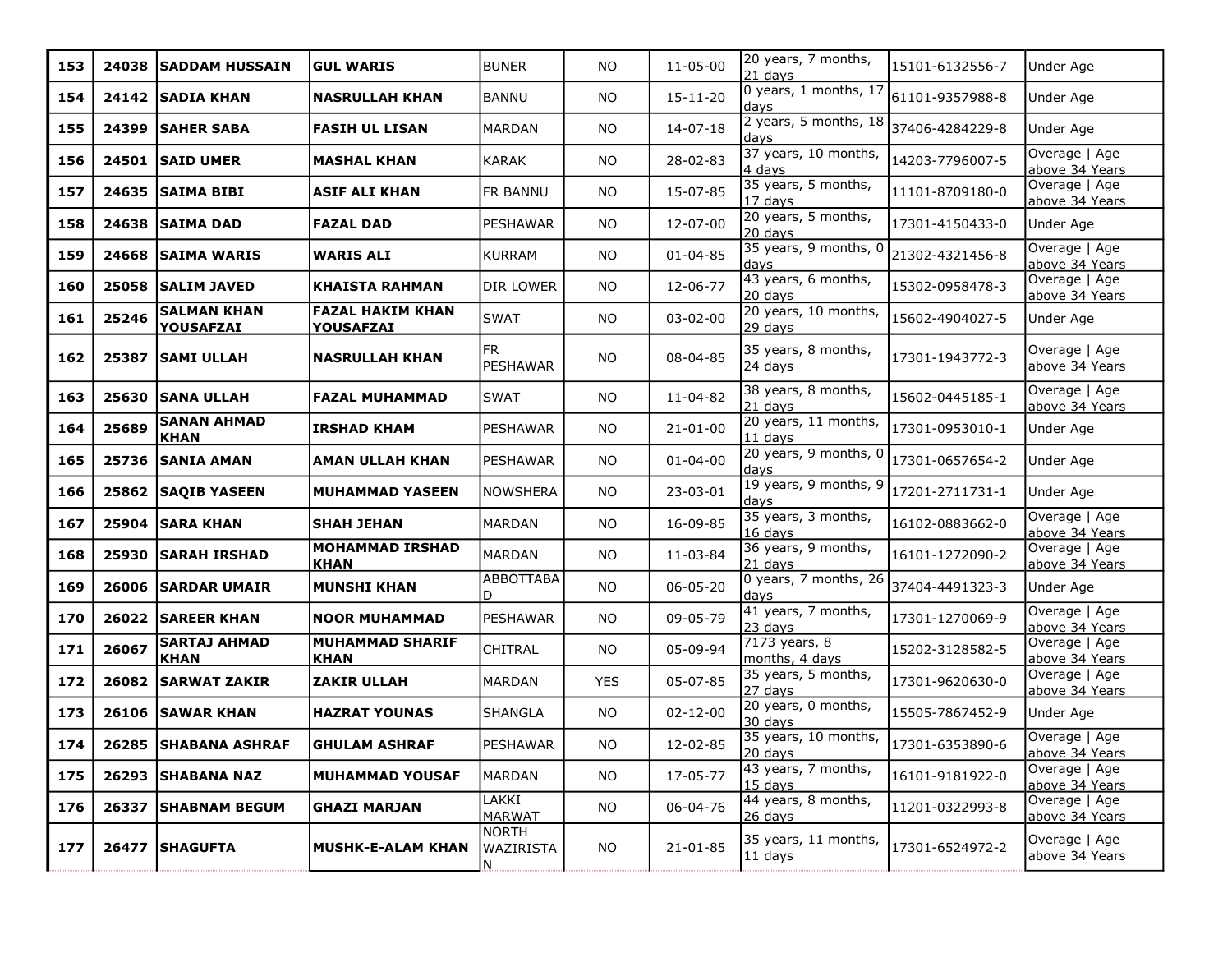| 178 | 26615       | <b>SHAH KHALID</b>                       | <b>ZAMAN KHAN</b>                           | IMOHMAND           | NO.       | $01 - 09 - 84$ | $\frac{1}{36}$ years, 4 months, 0   17101-1594816-1<br>days |                 | Overage   Age<br>above 34 Years |
|-----|-------------|------------------------------------------|---------------------------------------------|--------------------|-----------|----------------|-------------------------------------------------------------|-----------------|---------------------------------|
| 179 | 26773       | <b>ISHAHANA AYAZ</b>                     | <b>AYAZ KHAN</b>                            | TANK               | <b>NO</b> | $10 - 01 - 01$ | 19 years, 11 months,<br>22 days                             | 12101-6258897-8 | Under Age                       |
| 180 | 26833       | SHAHEER ALI                              | <b>AMJAD ALI</b>                            | PESHAWAR           | <b>NO</b> | $18 - 01 - 01$ | 19 years, 11 months,<br>14 days                             | 17301-8317340-9 | Under Age                       |
| 181 | 27120       | <b>SHAHZADI NOOR</b>                     | <b>MUHAMMAD IDREES</b>                      | KARAK              | <b>NO</b> | $10 - 02 - 00$ | 20 years, 10 months,<br>22 days                             | 14202-9001721-0 | Under Age                       |
| 182 | 27179       | <b>SHAISTA BIBI</b>                      | <b>MANZOOR ELAHI</b>                        | HARIPUR            | NO        | $01 - 02 - 84$ | 36 years, 11 months,<br>$0$ days                            | 13302-0594083-4 | Overage   Age<br>above 34 Years |
| 183 | 27200       | <b>SHAKEEL AHMAD</b>                     | <b>OBEDULLAH</b>                            | TANK               | <b>NO</b> | $01 - 03 - 83$ | 37 years, 10 months,<br>$0$ days                            | 12201-5755345-7 | Overage   Age<br>above 34 Years |
| 184 |             | 27262 ISHAKIR KHAN                       | <b>SHER DIL KHAN</b>                        | ABBOTTABA<br>D     | <b>NO</b> | 24-12-82       | 38 years, 0 months, 8<br>days                               | 13101-6196245-1 | Overage   Age<br>above 34 Years |
| 185 | 27503       | <b>SHAZIA PARVEEN</b>                    | <b>DOCTOR KHAN</b>                          | BANNU              | <b>NO</b> | 04-04-85       | 35 years, 8 months,<br>28 days                              | 11101-2475604-8 | Overage   Age<br>above 34 Years |
| 186 | 27688       | <b>SHER AZAM KHAN</b>                    | <b>GHULAM HABIB KHAN</b>                    | FR LAKKI<br>MARWAT | NO        | $05 - 01 - 85$ | 35 years, 11 months,<br>27 days                             | 22101-4870918-3 | Overage   Age<br>above 34 Years |
| 187 | 27941 SIDRA |                                          | <b>MUHAMMAD ZAHEER</b>                      | MARDAN             | <b>NO</b> | 18-03-00       | 20 years, 9 months,<br>14 days                              | 16101-3780560-8 | Under Age                       |
| 188 | 28119       | <b>SIRZAMEEN KHAN</b>                    | <b>BARKAT ULLAH</b>                         | TANK               | <b>NO</b> | $01 - 02 - 00$ | 20 years, 11 months,<br>$0$ days                            | 12201-6209180-3 | Under Age                       |
| 189 |             | 28151   SOBIA TAYYAB                     | TAYYAB SHAH                                 | HARIPUR            | NO        | 29-01-85       | 35 years, 11 months,<br>3 davs                              | 13301-9604987-2 | Overage   Age<br>above 34 Years |
| 190 | 28372       | <b>SUFIA KHAN</b>                        | MUHAMMAD AYUB                               | DIR UPPER          | <b>NO</b> | 15-03-00       | 20 years, 9 months,<br>17 days                              | 15701-8534396-4 | Under Age                       |
| 191 | 28402       | <b>SULAIMAN KHAN</b>                     | <b>IQBAL UD DIN</b>                         | MARDAN             | <b>NO</b> | $02 - 02 - 83$ | 37 years, 10 months,<br>30 days                             | 16101-9950493-9 | Overage   Age<br>above 34 Years |
| 192 | 28431       | <b>SULEMAN</b><br>MUHAMMAD KHAN          | <b>MALIK FARMAN ALI</b><br><b>KHAN</b>      | BANNU              | <b>NO</b> | $01 - 04 - 84$ | 36 years, 9 months, 0<br>days                               | 11101-9800547-5 | Overage   Age<br>above 34 Years |
| 193 | 28494       | <b>SUMAIRA GUL</b><br><b>TARIQ</b>       | <b>MUHAMMAD TARIQ</b>                       | PESHAWAR           | <b>NO</b> | 23-03-85       | 35 years, 9 months, 9<br>days                               | 17301-4530628-8 | Overage   Age<br>above 34 Years |
| 194 | 28518       | <b>SUMARA HUSSAIN</b>                    | <b>MUQBOOL HUSSAIN</b>                      | ABBOTTABA<br>D.    | NO        | 11-03-85       | 35 years, 9 months,<br>21 days                              | 13101-9236946-0 | Overage   Age<br>above 34 Years |
| 195 |             | 28652   SUNDUS HUMNA                     | <b>ZULFIQAR AHMED</b>                       | KOHAT              | NO        | 06-09-85       | 35 years, 3 months,<br>26 days                              | 14301-3401237-8 | Overage   Age<br>above 34 Years |
| 196 | 28765       | <b>SYED ALAHUDDIN</b>                    | <b>MIAN JUMA KHAN</b>                       | <b>SWAT</b>        | NO        | 03-09-83       | 37 years, 3 months,<br>29 days                              | 15602-3547733-3 | Overage   Age<br>above 34 Years |
| 197 | 28816       | <b>SYED ASHFAO</b><br><b>AHMAD</b>       | <b>SYED BADSHAH</b>                         | <b>CHARSADD</b>    | <b>NO</b> | 11-03-00       | 20 years, 9 months,<br>21 days                              | 17102-2955793-1 | Under Age                       |
| 198 | 29179       | <b>SYED MUSTAFA</b><br><b>SHAH</b>       | <b>SYED MUHAMMAD</b><br><b>SAEED</b>        | MARDAN             | <b>NO</b> | 29-07-83       | 37 years, 5 months, 3<br>days                               | 16101-4198976-3 | Overage   Age<br>above 34 Years |
| 199 | 29222       | <b>SYED QASIM ALI</b><br>lshah           | <b>SYED SARTAJ</b><br><u> HUSSAIN SHAH_</u> | HARIPUR            | <b>NO</b> | 13-12-80       | 40 years, 0 months,<br>19 days                              | 37405-0582545-9 | Overage   Age<br>above 34 Years |
| 200 | 29537       | <b>SYEDA PAKIZA</b><br><b>KAZMI</b>      | <b>AFZAL HUSSAIN SHAH</b>                   | MANSEHRA           | <b>NO</b> | 17-01-00       | 20 years, 11 months,<br>$15$ days                           | 13503-5818754-6 | Under Age                       |
| 201 | 29586       | <b>SYEDA ZUNAIRA ALI MIR SHUJAAT ALI</b> |                                             | NOWSHERA           | <b>NO</b> | 17-04-00       | 20 years, 8 months,<br>15 days                              | 17201-6200211-2 | Under Age                       |
| 202 |             | 29694 TAHIR SHAH                         | <b>RAHIM SHAH</b>                           | <b>SWAT</b>        | NO        | 10-03-84       | 36 years, 9 months,<br>22 days                              | 15602-3794315-1 | Overage   Age<br>above 34 Years |
| 203 | 29777       | <b>TAIMOOR HASSAN</b>                    | <b>MOHAMMAD NAWAZ</b><br><b>KHAN</b>        | HARIPUR            | NO        | $22 - 10 - 17$ | 3 years, 2 months, 10<br>days                               | 13302-4712507-3 | Under Age                       |